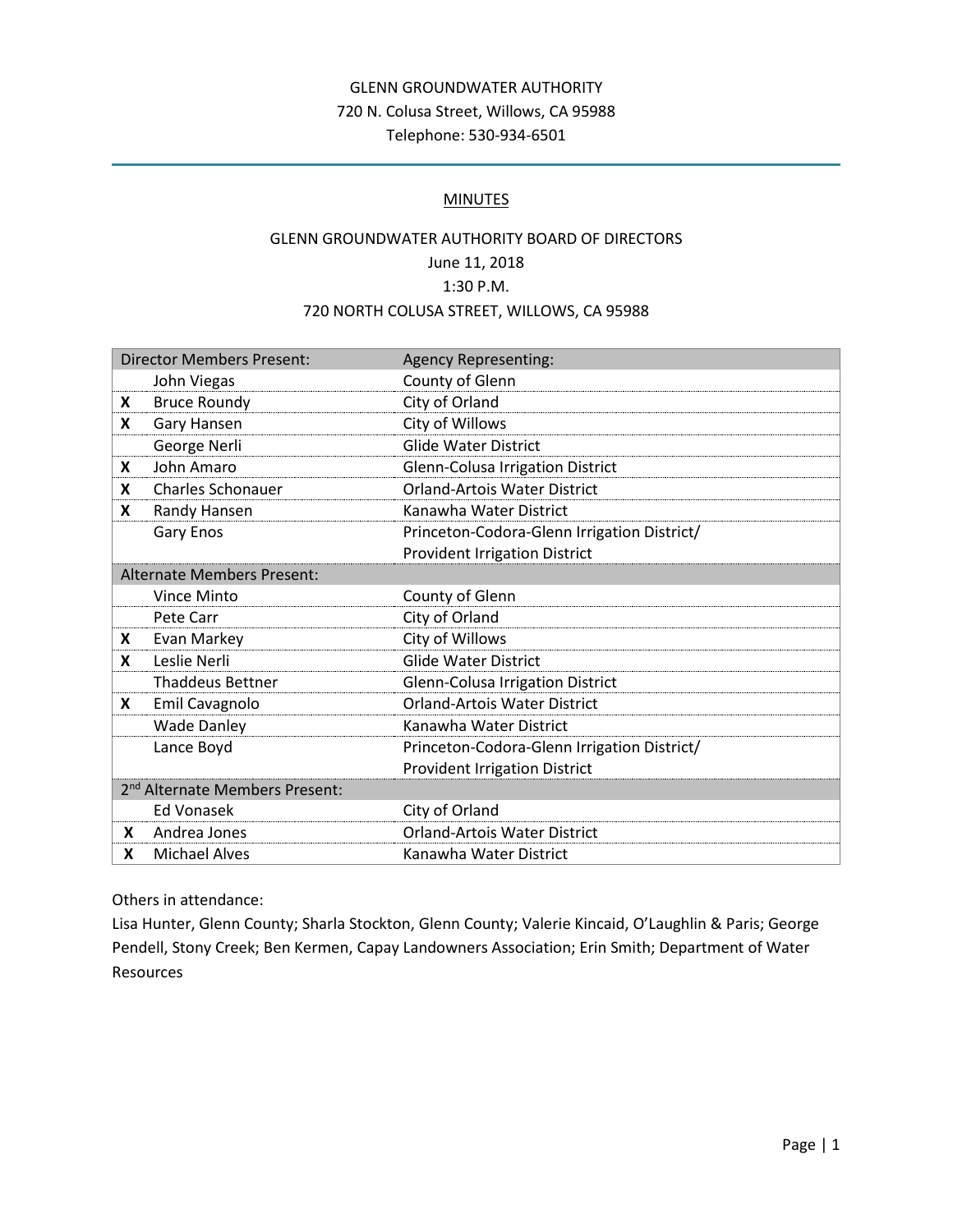### 1. CALL TO ORDER

- a. Pledge of Allegiance
- b. Roll Call
- c. Introductions

John Amaro called the meeting to order at 1:30 P.M. The pledge of allegiance was recited, roll call was taken as indicated above, and those in attendance were invited to introduce themselves.

- 2. APPROVAL OF AGENDA AND MINUTES
	- a. Approval of meeting minutes from May 14, 2018.

The May 14, 2018 minutes were approved as presented.

Motion: Bruce Roundy, Second: Randy Hansen, Vote: Unanimous

b. Review and approve agenda

There were no objections and the agenda was approved as prepared.

Motion: Gary Hansen, Second: Bruce Roundy, Vote: Unanimous

## 3. PERIOD OF PUBLIC COMMENT None

#### 4. FINANCIAL REPORT

- a. Review and accept Monthly Activities Report
- b. Review and consider approval of claims

The group reviewed the monthly activities report and claims. There was a motion to accept the Monthly Activities Report as presented.

Motion: Bruce Roundy, Second: Randy Hansen, Vote: Unanimous

There was a motion to approve claims as presented.

Motion: Leslie Nerli, Second: Gary Hansen, Vote: Unanimous

#### 5. FISCAL YEAR 2018/2019 BUDGET

a. Consider adoption of the Fiscal Year 2018/2019 Budget.

A draft budget was presented at the April 9, 2018 Glenn Groundwater Authority (GGA) meeting. Lisa Hunter stated the anticipated cost for GGA portion of Groundwater Sustainability Plan (GSP) development and projects has been consolidated in one budget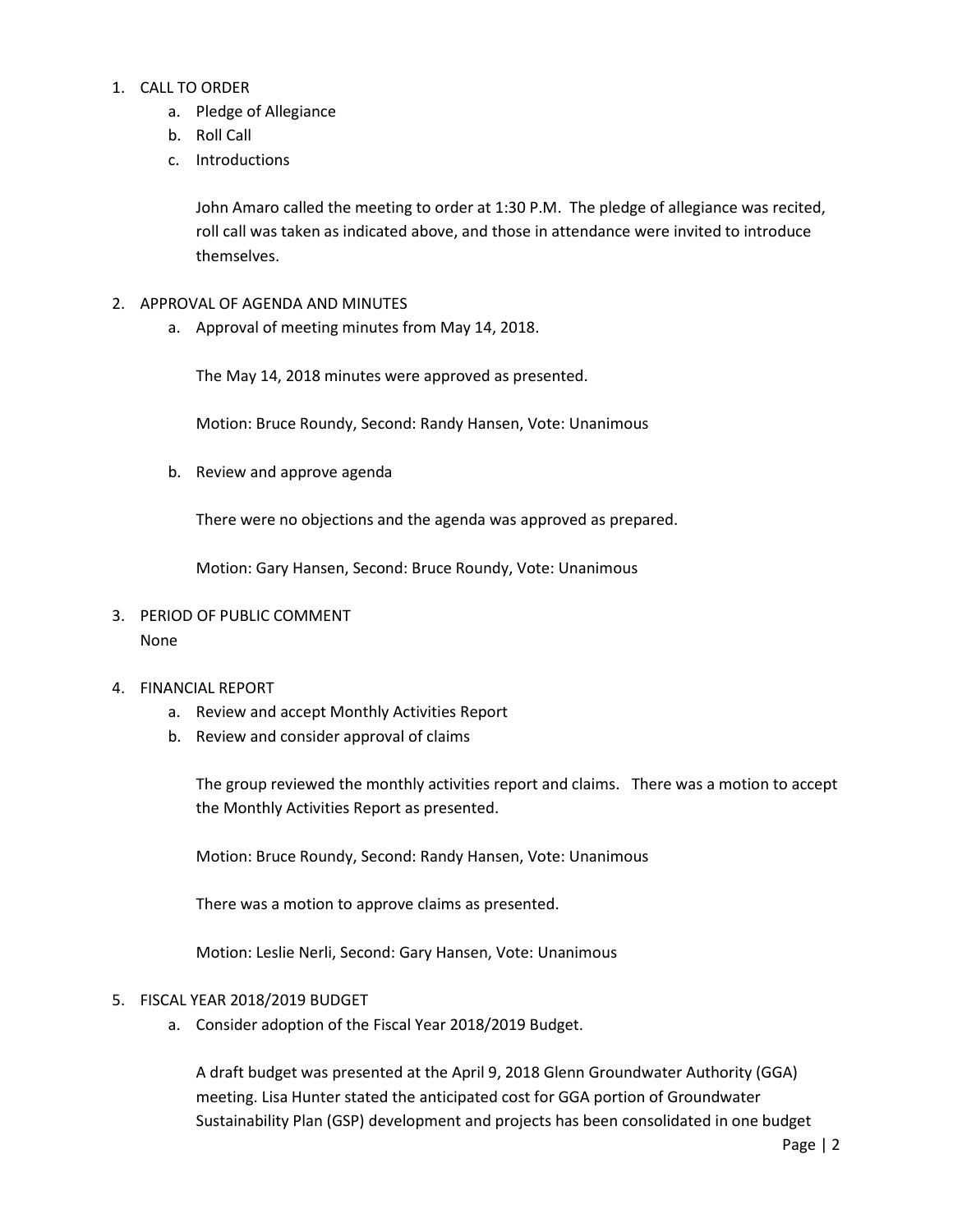item. On page 13 in the meeting packet there is a detailed outline regarding the changes to the budget since the April version. Leslie Nerli highlighted the total estimated expenses for the 2018-2019 budget. Ms. Hunter stated Colusa County will be administering the grant for the Colusa Subbasin, so the funds for the grant do not appear in the GGA budget. Andrea Jones inquired if the Special Department Expense item refers to Glenn County. Ms. Hunter explained that category is used for items that do not fit under the other categories for the GGA, not the County. The 2018/2019 budget was approved unanimously as presented.

Motion: Randy Hansen, Second: Charles Schonauer, Vote: Unanimous

b. Provide direction to Program Manager and Budget Ad Hoc Committee as necessary.

There was no additional direction given to the Program Manager.

#### 6. LONG-TERM FUNDING

a. Hold discussion and provide direction to Program Manager, Legal Counsel, and/or committees as needed.

The Board reviewed the options presented by Valerie Kincaid at the May 14 meeting which were summarized and included in the meeting packet. Ms. Kincaid provided clarification to questions asked by Board members and also provided an update on the status of the Colusa Groundwater Authority (CGA) process. To her understanding, the CGA selected the property-related fee option (Option 2) and has released a Request for Proposal (RFP) to obtain a rate consultant, which will determine the fee structure for the long-term funding plan. Ms. Kincaid clarified the service provided under the water service option (Option 3) must be available to all parcels being assessed. She also mentioned there are places in the state where Option 3 has passed without resistance with a per parcel cost, excluding de minimis users. Landowners who are being assessed are the only constituents that can protest the fee. Option 3 includes an opportunity for majority protest while Option 2 includes an opportunity for majority protest followed by an affirmative voter approval by ballot. Ms. Kincaid then summarized the litigation risk, probability of passage, and estimated timeline for each option. She clarified the service being provided under Option 3 is SGMA compliance and GSP development.

Ms. Nerli asked if the Board would prefer to delegate evaluating funding options to the Executive Committee which would bring a recommendation to the GGA Board, or have Directors bring information to their respective boards and bring the item back to the July meeting as an action item. By consensus, the Board agreed to bring information to their respective boards, specifically regarding Option 2 and Option 3, and to bring the item back as an action item at the July meeting. It was further mentioned that both options will require a robust outreach plan.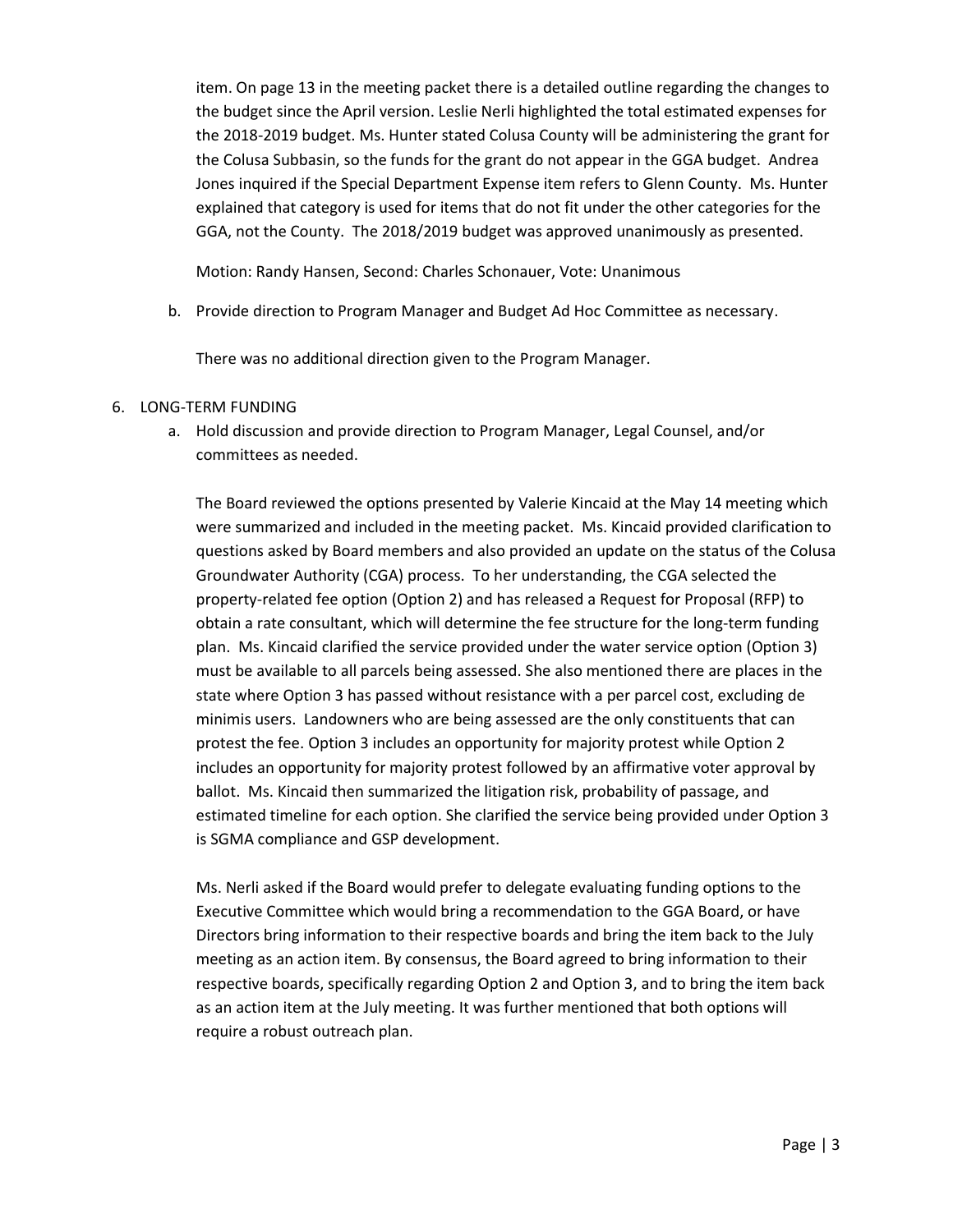7. CONSIDER AUTHORIZING EXECUTIVE COMMITTEE TO DEVELOP AND RELEASE A REQUEST FOR PROPOSALS TO PROVIDE ANNUAL AUDIT SERVICES FOR FISCAL YEAR 2017/2018 WITH THE OPTION TO EXTEND FOR AN ADDITIONAL THREE (3) YEARS THEREAFTER. The Executive Committee discussed audit options at previous meetings. Ms. Hunter included support material in the meeting packet and she has discussed the audit process with Golden State Risk Management Authority and with the County Auditor. Michael Alves suggested that member agencies provide suggestions for auditor services. There was a motion to approve the item as presented.

Motion: Gary Hansen, Second: Charles Schonauer, Vote: Unanimous

- 8. BASIN BOUNDARY MODIFICATION AD HOC COMMITTEE REPORT AND RECOMMENDATIONS
	- a. Hear report from the Basin Boundary Ad Hoc Committee

Ms. Hunter stated a report regarding Basin Boundary Modifications from the Basin Boundary Modification Ad Hoc Committee is included in the meeting packet. The committee has worked diligently on understanding, discussing, and providing recommendations on potential basin boundary modifications.

b. Consider recommendation to provide a Letter of Support for the Colusa Groundwater Authority's proposed Basin Boundary Modification to bring a portion of the West Butte Subbasin into the Colusa Subbasin.

The Board approved the recommendation as presented.

Motion: Bruce Roundy, Second: Randy Hansen, Vote: Unanimous

c. Consider recommendation to provide a Letter of Support for Butte County's proposed Basin Boundary Modification to adjust the subbasin boundaries to align with existing County boundaries to address inconsistencies in the current mapping.

Ms. Hunter stated most of the items contained in Butte County's request do not affect the GGA directly. However, included in the Vina Subbasin application, Butte County is going to add some language to align the subbasin boundaries to the existing county boundaries rather than the rivers and streams boundaries making them more consistent, which is essentially a GIS mapping issue. The Board approved the recommendation as presented.

Motion: Gary Hansen, Second: Bruce Roundy, Vote: Unanimous

d. Consider providing a Letter of Support to bring the Glenn County portion of the Corning Subbasin into the Colusa Subbasin pending formal notification of a request stating such.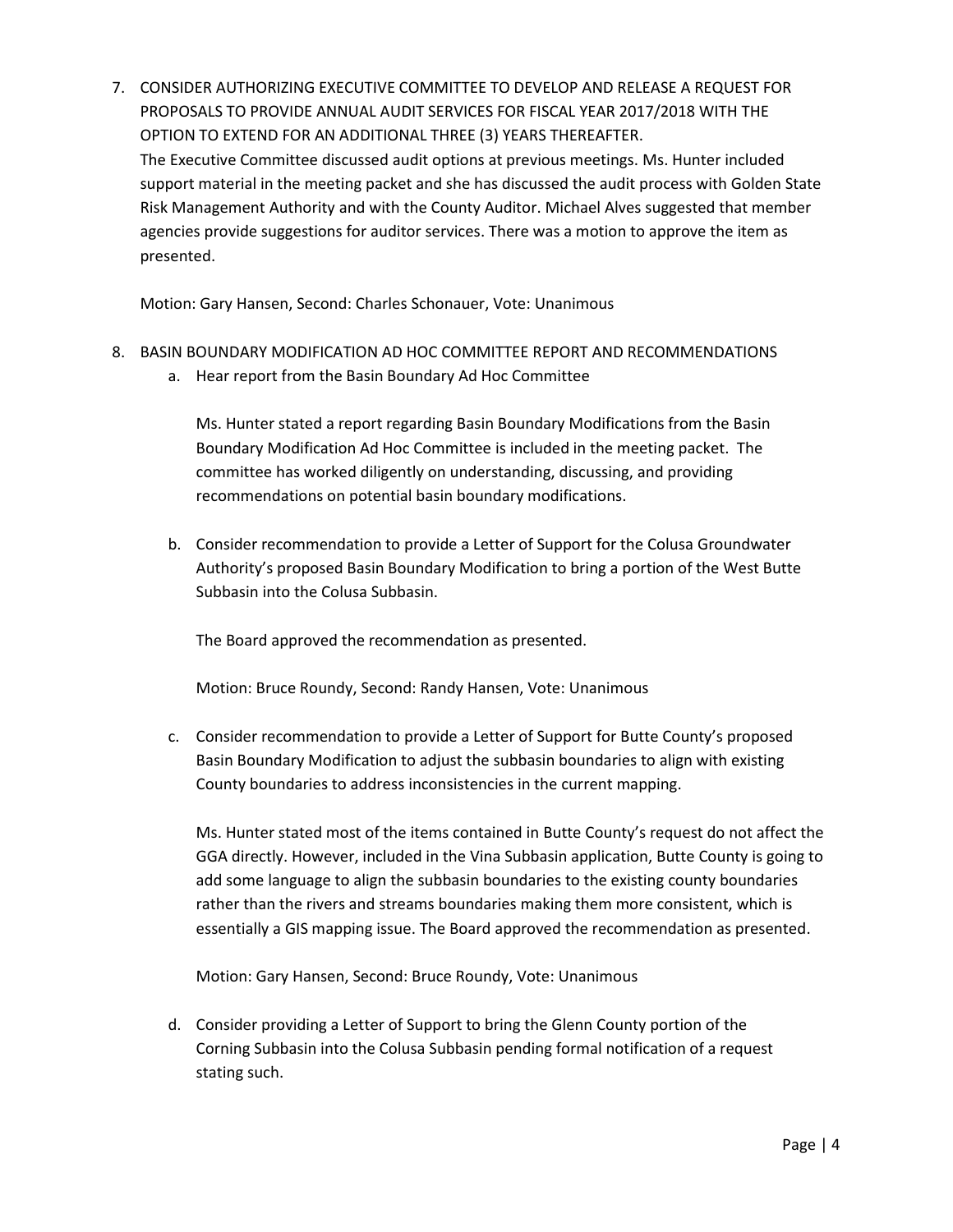Ms. Hunter explained there has been discussion regarding merging the Glenn County portion of the Corning Subbasin into the Colusa Subbasin. There are concerns with the Proposition 1 funding allocation which was awarded to Glenn County for the development of a GSP in the Corning Subbasin. Glenn County and Tehama County staff are coordinating with Department of Water Resources (DWR) to clarify the Proposition 1 funding for the Corning Subbasin as it relates to potential basin boundary modification. Ms. Hunter stated it has not been decided to move forward with this potential basin boundary modification; however, if Glenn County chooses to move forward, it would be beneficial to have the GGA's support.

Ben Kerman spoke to the GGA Board on behalf of the Capay Landowners Association which is part of the Corning Subbasin. He commented that most water users in the Corning Subbasin are completely groundwater dependent and are unique in that way. He expressed to the group that he wants to make sure there is ongoing coordination between counties and GSAs to ensure groundwater sustainability. Ms. Hunter stated it is required by SGMA that GSPs are coordinated and one subbasin cannot operate at the detriment of another.

The Board approved the item as presented.

Motion: Charles Schonauer, Second: Leslie Nerli, Vote: Unanimous

- 9. DEPARTMENT OF WATER RESOURCES DRAFT 2018 SGMA BASIN PRIORITIZATION
	- a. Consider providing a comment letter to the Department of Water Resources concerning the Draft 2018 SGMA Basin Prioritization.

Lisa Hunter briefly reviewed the DWR's Draft Basin Prioritization. The Colusa Subbasin in the updated DWR basin re-prioritization is considered a high priority basin rather than a medium prioritization. Under SGMA, high and medium priority basins are treated the same including submittal deadlines. The Colusa Subbasin has been reprioritized based on component 8, groundwater related transfers. The CGA is also considering this item. There may be an opportunity to develop a joint letter if the Board desires.

Erin Smith clarified that water transfers were not originally considered in the previous basin prioritizations and it was determined they should be factored in the scoring components. Ms. Smith added there are public workshop announcements and additional information online. She also mentioned the online comment period is currently open through July 18.

Valerie Kincaid further clarified that basin priority is different than critically overdrafted basins. Priority is not a measure of groundwater management activities, and does not mean the basin is being managed unsustainably.

b. Provide direction to Program Manager, and/or committees as needed.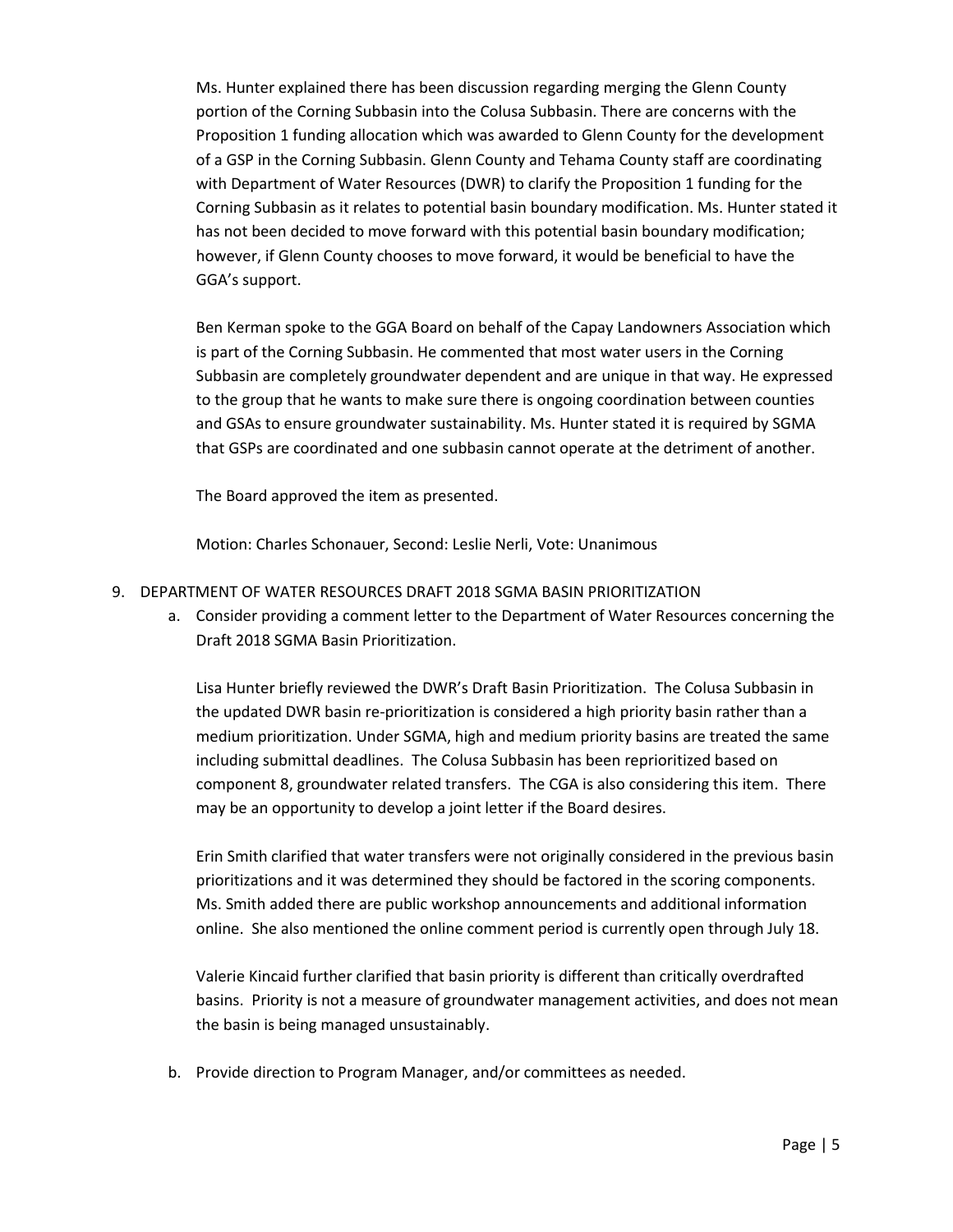By consensus, the Board directed the Executive Committee to review comments and draft a comment letter to bring back to the Board for consideration.

## 10. ELECTION OF OFFICERS TO TAKE EFFECT JULY 1, 2018 FOR A TERM OF ONE YEAR

a. Election of Chairperson

Leslie Nerli nominated John Amaro for the position of Chairperson. Gary Hansen moved to close nominations, seconded by Randy Hansen. The Board unanimously voted John Amaro to the position of Chairperson.

b. Election of Vice-Chairperson

Leslie Nerli nominated John Viegas as Vice-Chairperson. Gary Hansen moved to close nominations. The Board unanimously voted John Viegas as Vice-Chairperson.

c. Election of Secretary

Leslie Nerli nominated Lisa Hunter for the position of Secretary. Gary Hansen moved to close nominations. The Board unanimously voted Lisa Hunter as Secretary.

d. Confirm appointment of Treasurer as County of Glenn A motion was made to approve the item as presented.

Motion: Leslie Nerli, Second: Charles Schonauer, Vote: Unanimous

### 11. PROGRAM MANAGER UPDATES

Lisa Hunter distributed a handout describing Program Manager Updates. She highlighted a few items including the Letter of Support for the Water Supply Water Quality Act of 2018, budget reconfiguration and draft budget preparation, and ethics training and Form 700 for GGA Directors.

### 12. COMMITTEE UPDATES

John Amaro, Lisa Hunter, and committee members provided updates for each committee. Activity summaries are also included in the meeting packet.

- a. Executive Committee
	- i. CGA/GGA Joint Executive Committee

The Executive Committee did not meet and has nothing to report. The committee's next meeting is scheduled for June 27, 2018.

b. CGA/GGA Technical Ad Hoc Committee

The Technical Ad Hoc Committee did not meet and has nothing to report.

c. HCM/Water Budget Selection Committee

The HCM/Water Budget did not meet and has nothing to report. CGA and GGA staff are working with consultants on revisions to scope of work and contract prior to the committee's next meeting.